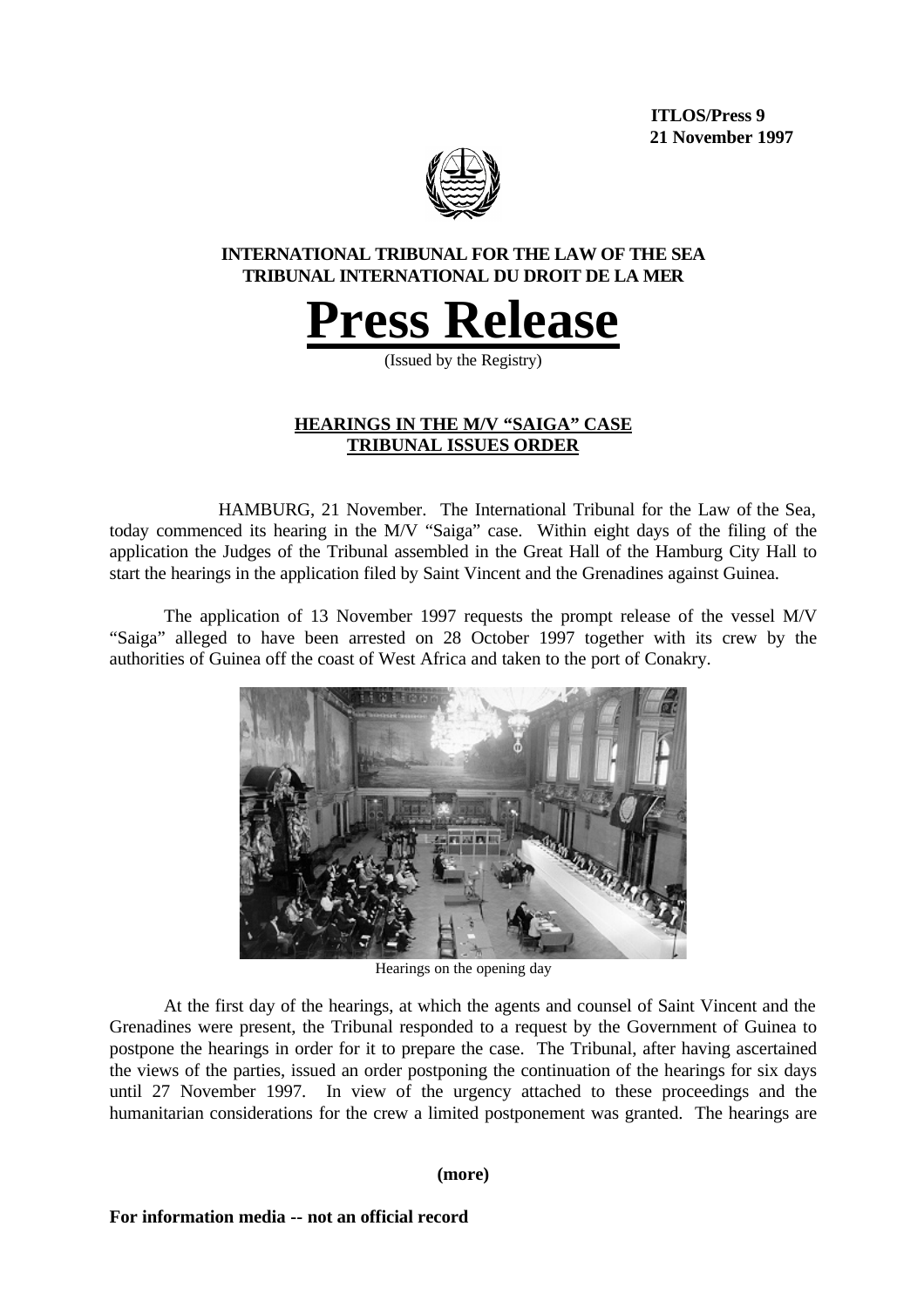### **Press Release ITLOS/Press 9 21 November 1997**

expected to continue all day on Thursday and Friday, 27 and 28 November with each party being entitled to one day to present its evidence and arguments.

The judgement in the M/V "Saiga" case will be delivered within ten days of the end of the hearings. The judgement will be read at a public sitting of the Tribunal.

The Members of the Tribunal are President Thomas A. Mensah (Ghana), Vice-President Rüdiger Wolfrum (Germany), Judges Lihai Zhao (China), Hugo Caminos (Argentina), Vicente Marotta Rangel (Brazil), Alexander Yankov (Bulgaria), Soji Yamamoto (Japan), Anatoly Lazarevich Kolodkin (Russian Federation), Choon-Ho Park (Republic of Korea), Paul Bamela Engo (Cameroon), L. Dolliver M. Nelson (Grenada), P. Chandrasekhara Rao (India), Joseph Akl (Lebanon), David Anderson (United Kingdom), Budislav Vukas (Croatia), Joseph Sinde Warioba (United Republic of Tanzania), Edward Arthur Laing (Belize), Tullio Treves (Italy), Mohamed Mouldi Marsit (Tunisia), Gudmundur Eiriksson (Iceland), Tafsir Malick Ndiaye (Senegal).

#### The International Tribunal for the Law of the Sea

The International Tribunal for the Law of the Sea is an independent international judicial institution which has been established pursuant to the United Nations Convention on the Law of the Sea. This Convention is one of the most comprehensive international treaties ever completed. It provides for the outer limits to which coastal States can claim jurisdiction in their adjacent waters and regulates prominent issues such as fisheries and navigation. A whole chapter of the Convention is devoted to the prevention of pollution of the marine environment. The Convention also pronounces the resources of the deep seabed as the common heritage of mankind and sets up the International Seabed Authority to regulate the exploitation of the deep seabed.

At present, 122 States are party to the Convention, indicating the world wide approval which the Convention has obtained.

The Convention gives the Tribunal jurisdiction to deal with a variety of international disputes. Disputes amongst States that can be referred to the Tribunal may involve *inter alia* fisheries, navigation, ocean pollution and the delimitation of maritime zones. The Tribunal also has compulsory jurisdiction over the prompt release of arrested vessels and their crews in certain circumstances and under certain conditions. In addition, the Tribunal's Seabed Disputes Chamber has its own specialized jurisdiction to deal with disputes arising out of the exploration and exploitation of the resources of the seabed and ocean floor beyond national jurisdiction as set out by the Convention.